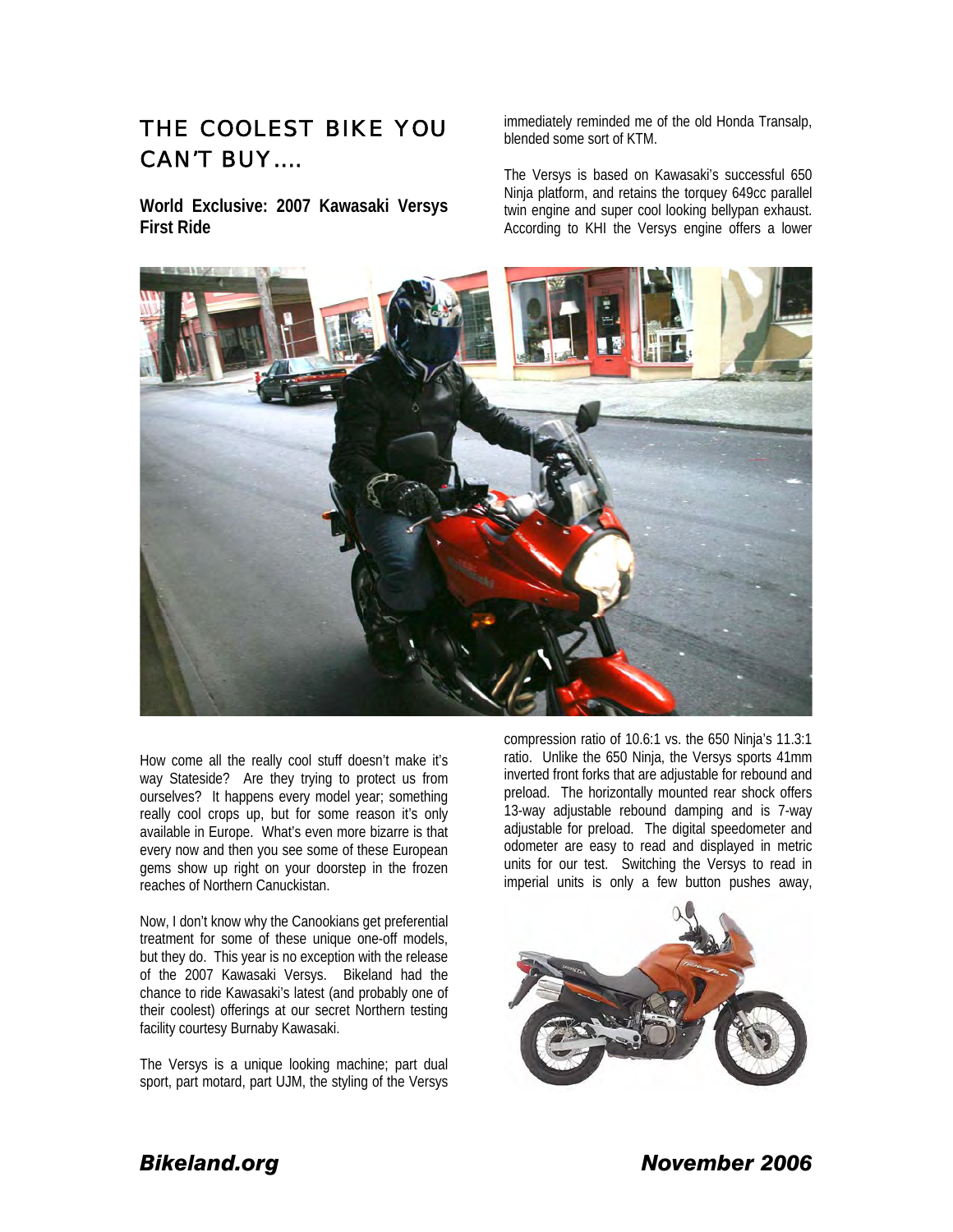

making this bike a shoe-in for a Southerly "migration" to warmer climates and better roads.

The Versys has a seat height of about 33", a couple of inches higher than the 650 Ninja and according to KHI weighs in at 2 lbs less dry than it's 650 Ninja counterpart. Other than that, the wheelbase, rake and trail appear to be identical to the 650 Ninja spare the raised handlebars that make the bike quicker to turn in. Whoever designed the "organic" handlebar riser for this bike must have just come from watching Alien vs. Predator.

It's styling cues like this where (in my opinion) Kawasaki is often trying a little too hard. Looking the bike over you realize that the frame is not a creation of aluminum casting, but instead a steel fabrication hidden with specifically placed plastic bits to mask the spars. Are they embarrassed about using a steel frame? Why should they be?

As a personal criticism I find it odd that one of the things that continues to separate the Japanese OEM's products from those of their luscious Italian and European counterparts (read Ducati, Aprilia etc) is that the non-Japanese OEM's "own" their work. For example, Ducati takes pride in featuring a tubular steel frame, not hiding it. Kawasaki, in their evolution in the marketplace stands to break free from the rest of the Big Four if only they could use their innovative designs as *features* and improve on the build quality instead of hiding welds and non-machined bits with useless pieces of extra plastic bodywork.

With that bit of personal opinion aside, the Versys is super cool. The engine offered plenty of torque low down and carried the front wheel off the ground with the slightest twist of throttle. Whereas the 650 Ninja felt and looked more like an everyday commuter or a reborn UJM, the Versys sports more street cred.

The nuts and bolts are this: the Versys is a refitted, kitted 650 Ninja with way better handling, suspension and looks. The Versys has all the cool that the 650 Ninja lacks, and then some. It's perfect as a commuter but has an extra motardish urban "edge" that (when put side by each) makes the 650 Ninja look like "your parent's bike".

Why you can't buy this cooler, improved version of an already great bike is beyond me.



*Bikeland.org November 2006*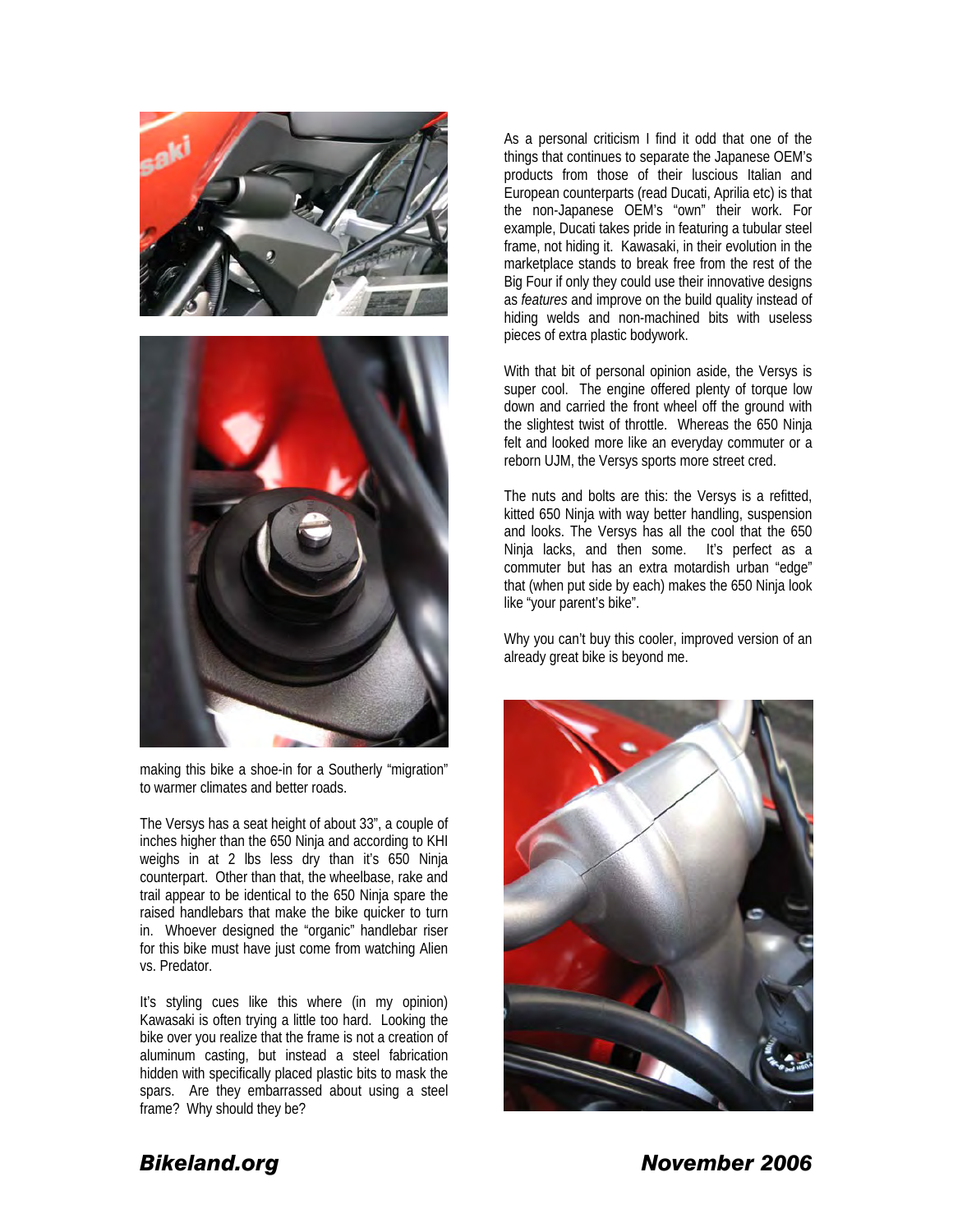The Versys is offered in two colors; Ebony (that's "black" in marketing speak) and Candy Burnt Orange (that's "orange") and has an MSRP of aboooot \$8999 Canadian money units (\$8K or so in Greenbacks). If you're interested in securing one of these gems, drop Brian at Burnaby Kawasaki a line at 604 525 9393. Like all great motorcycle stores, they're closed Sunday and Monday.

## **2007 Kawasaki Versys**

Model Year: 2007 Engine type: Liquid-cooled, 4-stroke Parallel Twin Displacement: 649 cm<sup>3</sup> Bore x stroke: 83 x 60 mm Compression ratio: 10.6:1 Valve/Induction system: DOHC, 8 valves Maximum power: 47 kW {64 PS} / 8,000 rpm Maximum torque: 61 N·m {6.2 kgf·m} / 6,800 rpm Fuel supply/Carburetor: Fuel injection: ø38 mm x 2 (Keihin) Ignition: Digital Starting: Electric Transmission: 6-speed, return Frame type: Diamond, high-tensile steel Rake/Trail: 25°/108 mm Suspension, front: 41 mm inverted telescopic fork with stepless (right-side) adjustable rebound damping and adjustable preload Suspension, rear: Offset laydown single-shock with 13-way adjustable rebound damping and 7-way adjustable preload Wheel travel, front: 150 mm Wheel travel, rear: 145 mm Tire, front: 120/70ZR17M/C (58W) Tire, rear: 160/60ZR17M/C (69W) Brakes, front: Dual semi-floating 300 mm petal discs Brakes, rear: Single 220 mm petal disc Steering angle: left / right35° / 35° Dimensions (L x W x H): 2,125 mm x 840 mm x 1,315 mm Wheelbase: 1,415 mm Seat height: 33" Fuel capacity: 19 liters Dry weight: 181 kg Complies to EU emission limit EURO 3





*Bikeland.org November 2006*